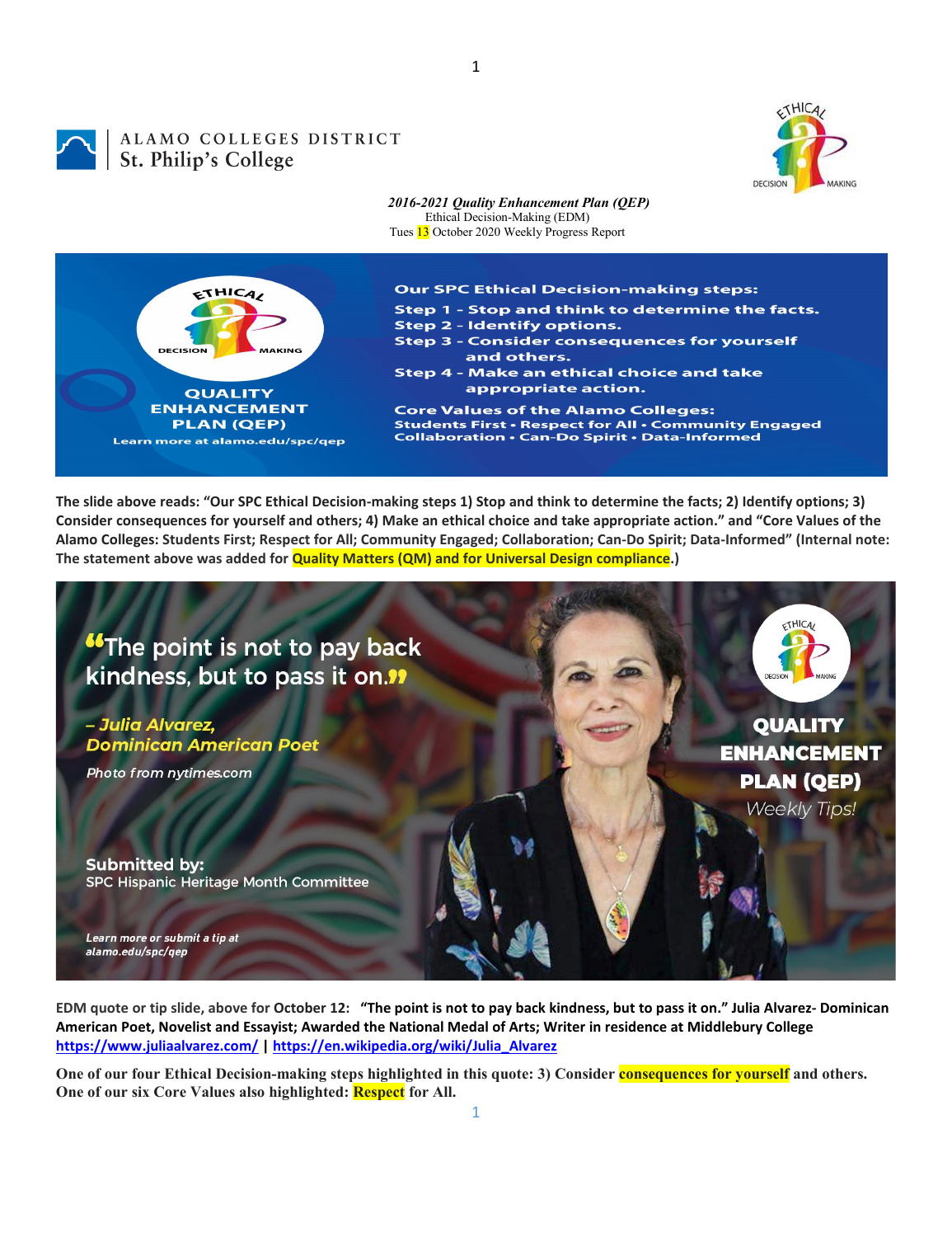**1950: born i[n New York,](https://en.wikipedia.org/wiki/New_York_City) lives in the [Dominican Republic](https://en.wikipedia.org/wiki/Dominican_Republic) for next ten years; family flees after father's involvement in unsuccessful uprising (1960) agains[t Rafael Trujillo;](https://en.wikipedia.org/wiki/Rafael_Trujillo) experiences alienation; homesickness, and prejudice; considers literature as a "portable homeland"; teachers encourage her to write; parents send her t[o Abbot Academy](https://en.wikipedia.org/wiki/Abbot_Academy) for education; in the summers send her back to the [Dominican Republic](https://en.wikipedia.org/wiki/Dominican_Republic) to become "a proper young lady."**

**1967-75: attends [Connecticut College](https://en.wikipedia.org/wiki/Connecticut_College) (1967-69); transfers to [Middlebury College,](https://en.wikipedia.org/wiki/Middlebury_College) obtains Bachelor of Arts, [summa cum](https://en.wikipedia.org/wiki/Summa_cum_laude)  [laude](https://en.wikipedia.org/wiki/Summa_cum_laude) and [Phi Beta Kappa](https://en.wikipedia.org/wiki/Phi_Beta_Kappa_Society) (1971); receives a master's degree from [Syracuse University](https://en.wikipedia.org/wiki/Syracuse_University) (1975).**

**Publications and Awards**

**1974: Lamont Prize from the [Academy of American Poets](https://en.wikipedia.org/wiki/Academy_of_American_Poets)**

**1991:** *[How the García Girls Lost Their Accents,](https://en.wikipedia.org/wiki/How_the_Garc%C3%ADa_Girls_Lost_Their_Accents)* **first major novel written in English by a Dominican author 1994:** *[In the Time of the Butterflies](https://en.wikipedia.org/wiki/In_the_Time_of_the_Butterflies)***, elaborates on the 1960 death of three of the five [Mirabal sisters](https://en.wikipedia.org/wiki/Mirabal_sisters) during the unsuccessful uprising against the Trujillo dictatorship; November 25, the day of their murders is observed in many Latin American countries as the International Day Against Violence Toward Women.**

**1997: publishes** *Yo!***, a sequel to** *How the García Girls Lost Their Accents***, about Yolanda; drawn from the author's experiences 2000:** *[In the Name of Salomé,](https://en.wikipedia.org/w/index.php?title=In_the_Name_of_Salom%C3%A9&action=edit&redlink=1)* **chronicles the lives of two distinct women, connecting the U.S. and Latin American experiences regarding political causes.**

**2001: "The Secret Footprints," her first children's picture book, about the Ciguapas, secret, mythological beings 2009: Fitzgerald Award for Achievement in American Literature**

**Student engagement:** *What Would You Do* **scenarios. Dr. Angela McPherson Williams (Dr. Mac), Director of Student Success and the Department of Student Life.**

**Assessments: 1) Online QEP constituent survey created. 25 respondents; 2) Online QEP event survey created. Dr. Melissa Guerrero, Director of Institutional Research. 15 respondents.**  <https://survey.alamo.edu/Survey.aspx?s=439c10d5fbe14e7cafe541f73aba507b>

**Faculty and Staff Professional Development: 2020 Fall Two-Year Ethics Bowl preparations: 1) synchronously, and 2) asynchronously. Cases 4, 5, 6, 7, and 15 eliminated from the competition. Thursday 8 October, 1 pm. Santa Fe College to host asynchronous recordings, which will encourage preparation beforehand. Georgia Military Institute will have internal competition to winnow down to two teams. 10/23, 6:00-8:00 p.m. EST**: Two-Year College Ethics Bowl 2020 Season Kick-off—fun, Ethics Slam-style mixer as ice-breaker; teams move in and out of "competition rooms" to meet their competitors, 4 case presentations; cases & questions decided by coin toss. (This event will also serve as a "test run" for tech/logistics to prep for the two days of synchronous competition in November 20 and 21.); **10/24-31**: teams will record their 4 case presentations; 10/**31, midnight**: deadline for recording 4 case presentations; 11/1: teams receive their competitors' 4 case presentations; 11/**1-7**: teams prepare and record their 4 case commentaries; 11/**7, midnight**: deadline for recording 4 case commentaries; 11/**8**: teams receive their competitors' 4 case commentaries; 11/**8-14**: teams prepare and record their 4 case responses; 11/**14, midnight**: deadline for recording 4 case responses; 11/**15**: judges receive all case recordings (presentations with corresponding commentaries and responses) for their assigned teams; 11/1**5-19**: judges view assigned recordings and complete all parts of their score sheets except for judges' Q&A; judges can also prep questions they will ask on days of synchronous competition; 11/**20-21**: teams, along with moderators and judges, come together for two days of synchronous competition. 8 participants. **Dr. Manzo.**